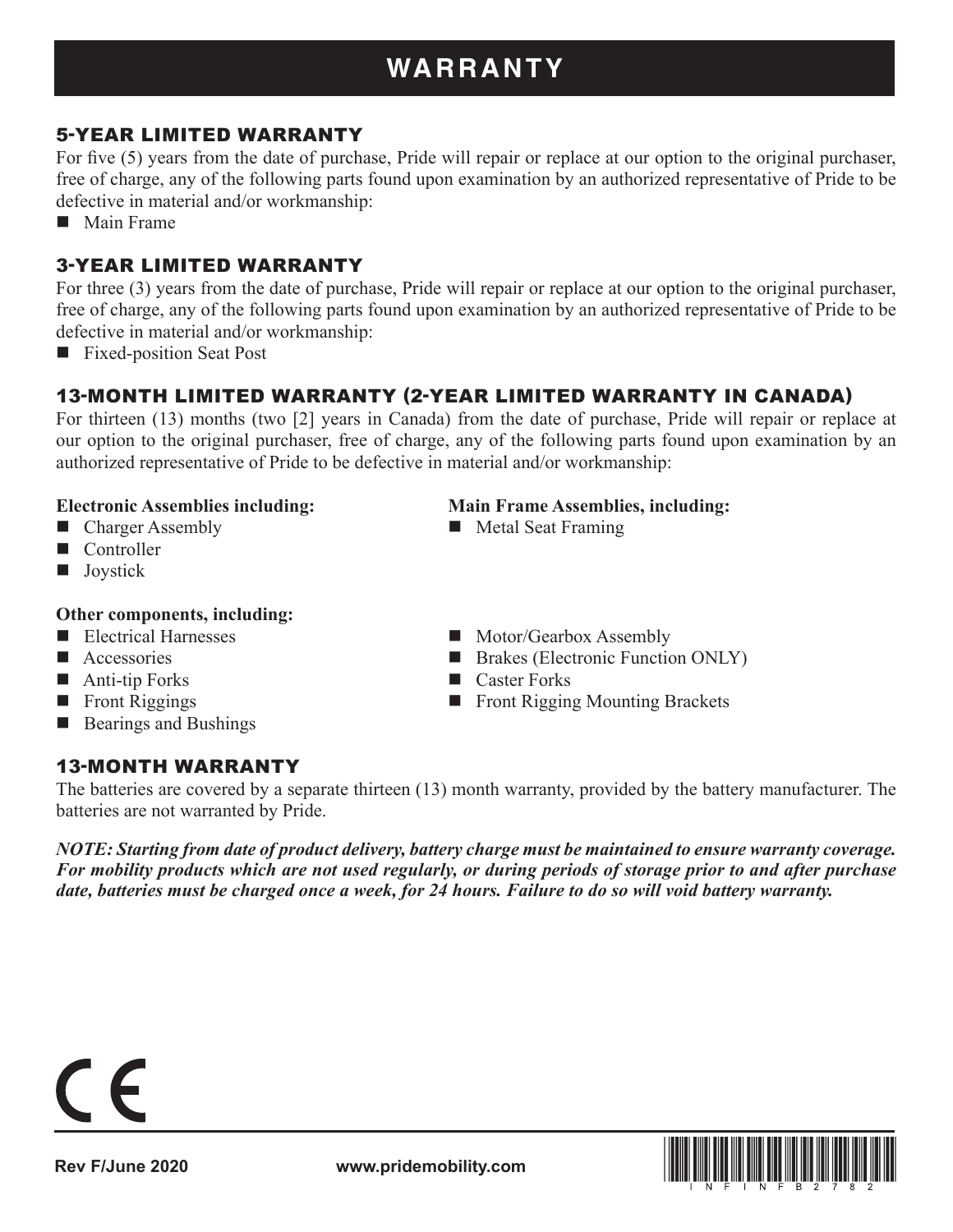# WARRANTY EXCLUSIONS

This warranty does not extend to those items which may require replacement due to normal wear and tear.

- **ABS Plastic Shrouds Motor Brushes M** Upholstery and Seating
	-
- 
- Brake Pads Tires and Tubes Fuses/Bulbs
- Circumstances beyond the control of Pride
- Labor, service calls, shipping, and other charges incurred for repair of the product, unless specifically authorized, IN ADVANCE, by Pride Mobility Products
- Repairs and/or modifications made to any part without specific consent from Pride

#### **Exclusions also include components with damage caused by:**

- Contamination
- Abuse, misuse, accident, or negligence
- Battery fluid spillage or leakage
- Commercial use or use other than normal
- Improper operation, maintenance, or storage

#### *NOTE: Gradual deterioration in performance because the battery has been left in a discharged state, left in cold conditions for an extended period of time, or worn out through heavy use is not covered.*

# SERVICE CHECKS AND WARRANTY SERVICE

Warranty service must be performed by an authorized Pride Provider. Do not return faulty parts to Pride without prior written authorization. All transportation costs and shipping damage incurred while submitting parts for repair or replacement are the responsibility of the purchaser.

Failure to follow the instructions, warnings, and notes in the owner's manual and those located on your Pride product can result in personal injury or product damage and will void Pride's product warranty.

There is no other express warranty.

#### IMPLIED WARRANTIES

**Implied warranties, including those of merchantability and fitness for a particular purpose, are limited to one (1) year from the date of purchase and to the extent permitted by law. Any and all other implied warranties are excluded.** This is the exclusive remedy. Liabilities for consequential damages under any and all warranties are excluded.

Some states do not allow limitations on how long an implied warranty lasts or do not allow the exclusion or limitation of incidental or consequential damages. The above limitation or exclusion may not apply to you.

This warranty gives you specific rights, and you may also have other rights which vary from state to state.

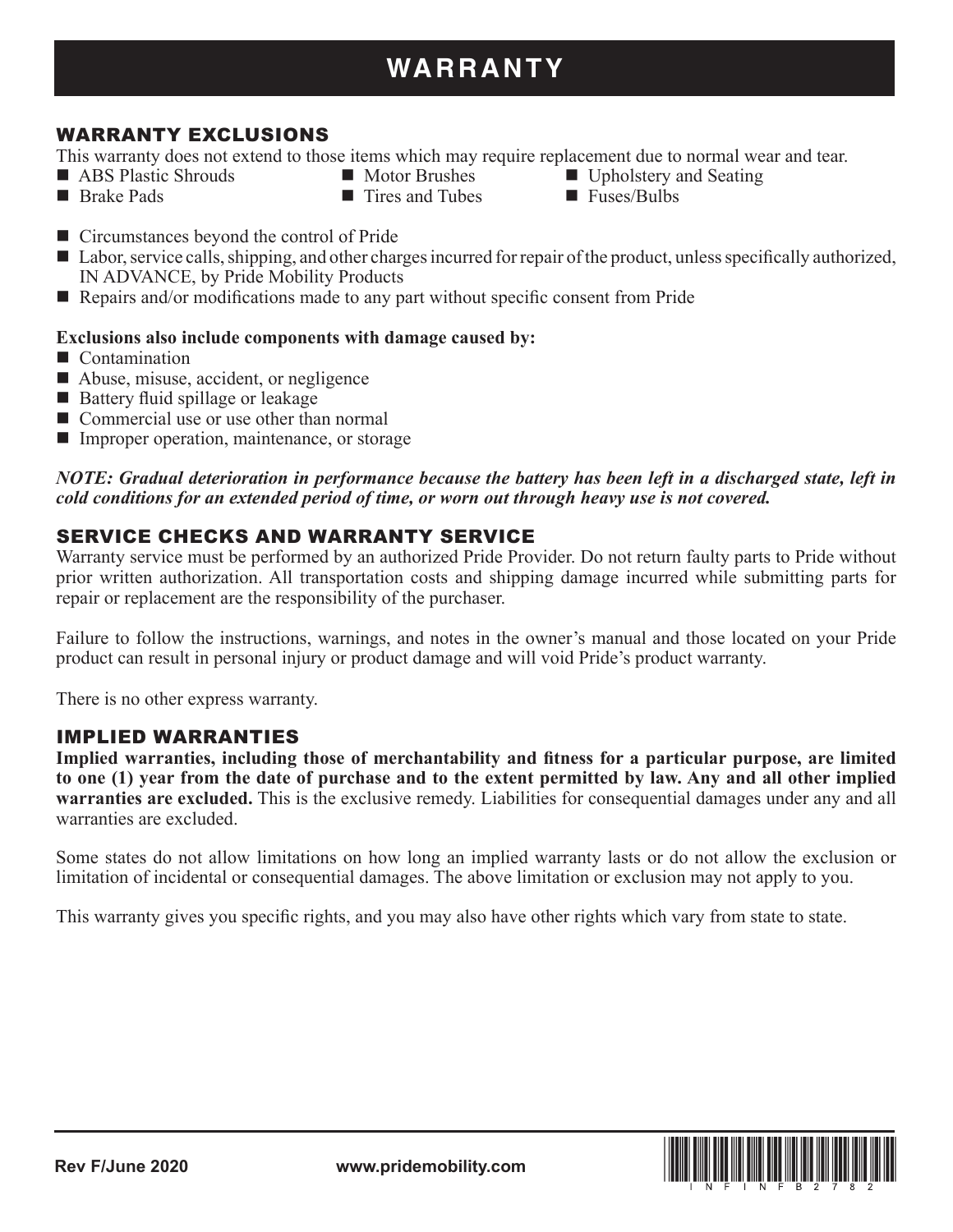# **GARANTÍA**

# GARANTÍA LIMITADA POR 5 AÑOS

Por cinco (5) años a partir de la fecha de compra, Pride le reparará o reemplazará al comprador original, de acuerdo con nuestro criterio y sin cargo, cualquiera de las siguientes partes que, tras haber sido examinadas por un representante autorizado de Pride, sean consideradas defectuosas en cuanto a sus materiales y/o su fabricación:

■ Chasis principal

# GARANTÍA LIMITADA POR 3 AÑOS

Por tres (3) años a partir de la fecha de compra, Pride le reparará o reemplazará al comprador original, de acuerdo con nuestro criterio y sin cargo, cualquiera de las siguientes partes que, tras haber sido examinadas por un representante autorizado de Pride, sean consideradas defectuosas en cuanto a sus materiales y/o su fabricación:

 $\blacksquare$  Tija de posición fija

## GARANTÍA LIMITADA POR 13 MESES (GARANTÍA LIMITADA POR 2 AÑOS EN CANADÁ)

Por trece (13) meses (dos [2] años en Canadá) a partir de la fecha de compra, Pride le reparará o reemplazará al comprador original, de acuerdo con nuestro criterio y sin cargo, cualquiera de las siguientes partes que, tras haber sido examinadas por un representante autorizado de Pride, sean consideradas defectuosas en cuanto a sus materiales y/o su fabricación:

- 
- Mando
- **Palanca**

#### **Otros componentes, que incluyen:**

- 
- 
- $\Box$  Horquillas de las ruedas anti-vuelco  $\Box$  Horquillas de las ruedas giratorias
- 
- $\Box$  Cojinetes y casquillos

# GARANTÍA POR 13 MESES

#### **Conjuntos electrónicos, que incluyen: Conjuntos del chasis principal, que incluyen:**

- Montaje del cargador **Estructura de metal de la silla**
- Cables eléctricos Montaje del motor/caja de cambios
- $\blacksquare$  Accesorios  $\blacksquare$  Frenos (función electrónica ÚNICAMENTE)
	-
- Plataformas delanteras Soportes de montaje de la plataforma delantera

Las baterías están cubiertas por una garantía separada por trece (13) meses, provista por el fabricante de las baterías. Las baterías no tienen garantía de Pride.

*NOTA: A partir de la fecha de entrega del producto, la carga de las baterías debe ser mantenida para asegurar la cobertura de la garantía. En el caso de los productos de movilidad que no se usan regularmente, o durante los períodos de almacenamiento antes y después de la fecha de compra, las baterías deben ser cargadas una vez a la semana, durante 24 horas. Si este requisito no se cumple, la garantía de la batería quedará anulada.*